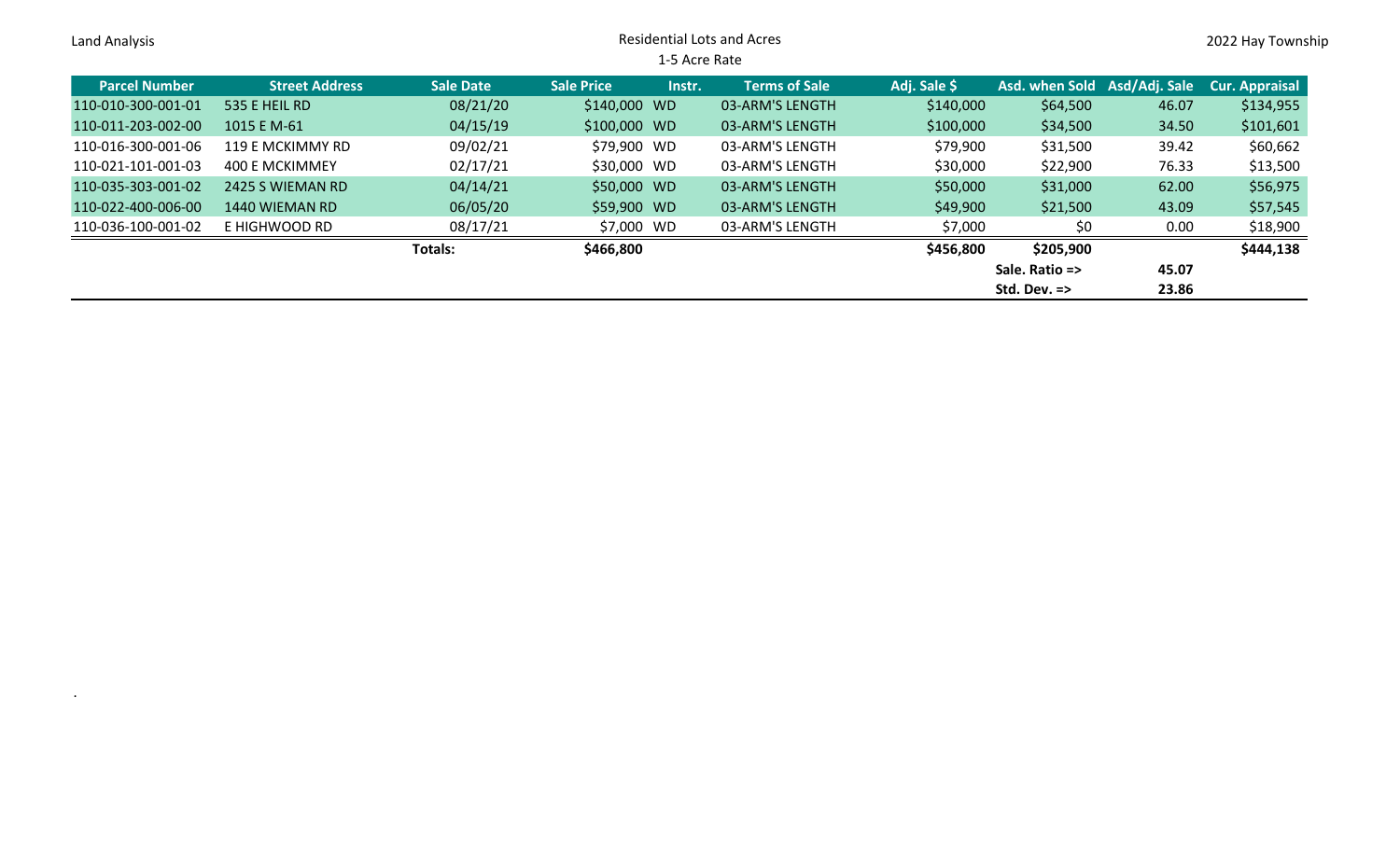## Land Analysis Residential Lots and Acres 1-5 Acre Rate

| <b>Land Residual</b> | <b>Est. Land Value</b> | <b>Effec. Front</b> | <b>Depth</b> |                                                                                                                                                                                                                                                                                                                                    | <b>Net Acres Total Acres</b> | <b>Dollars/FF</b> |            |        | Dollars/Acre Dollars/SqFt Actual Front | <b>ECF Area Liber/Page</b> |
|----------------------|------------------------|---------------------|--------------|------------------------------------------------------------------------------------------------------------------------------------------------------------------------------------------------------------------------------------------------------------------------------------------------------------------------------------|------------------------------|-------------------|------------|--------|----------------------------------------|----------------------------|
| \$18,545             | \$13,500               | 330.0               | 660.0        | 5.00                                                                                                                                                                                                                                                                                                                               | 5.00                         | \$56              | \$3,709    | \$0.09 | 330.00                                 | 4000 1187/394              |
| \$11,899             | \$13,500               | 340.0               | 640.6        | 5.00                                                                                                                                                                                                                                                                                                                               | 5.00                         | \$35              | \$2,380    | \$0.05 | 340.00                                 | 4000 1151/682              |
| \$32,738             | \$13,500               | 0.0                 | 0.0          | 5.00                                                                                                                                                                                                                                                                                                                               | 5.00                         | #DIV/0!           | \$6,548    | \$0.15 | 0.00                                   | 4000 1223/241              |
| \$30,000             | \$13,500               | 0.0                 | 0.0          | 5.00                                                                                                                                                                                                                                                                                                                               | 5.00                         | #DIV/0!           | \$6,000    | \$0.14 | 0.00                                   | 4000 1202/711              |
| \$6,525              | \$13,500               | 0.0                 | 0.0          | 5.00                                                                                                                                                                                                                                                                                                                               | 5.00                         | #DIV/0!           | \$1,305    | \$0.03 | 0.00                                   | 4000 1208/115              |
| \$10,229             | \$17,874               | 0.0                 | 0.0          | 6.62                                                                                                                                                                                                                                                                                                                               | 6.62                         | #DIV/0!           | \$1,545    | \$0.04 | 0.00                                   | 4000 1180/273              |
| \$7,000              | \$18,900               | 0.0                 | 0.0          | 7.00                                                                                                                                                                                                                                                                                                                               | 7.00                         | #DIV/0!           | \$1,000    | \$0.02 | 0.00                                   | 4000                       |
| \$116,936            | \$104,274              | 670.0               |              | 38.62                                                                                                                                                                                                                                                                                                                              | 38.62                        |                   |            |        |                                        |                            |
|                      | Average                |                     |              | Average                                                                                                                                                                                                                                                                                                                            |                              |                   | Average    |        |                                        |                            |
|                      | per FF=>               | \$175               |              | per Net Acr 3,027.86                                                                                                                                                                                                                                                                                                               |                              |                   | per SqFt=> | \$0.07 |                                        |                            |
|                      |                        |                     |              | $\mathbf{1}$ $\mathbf{1}$ $\mathbf{1}$ $\mathbf{1}$ $\mathbf{2}$ $\mathbf{2}$ $\mathbf{2}$ $\mathbf{2}$ $\mathbf{3}$ $\mathbf{3}$ $\mathbf{4}$ $\mathbf{3}$ $\mathbf{2}$ $\mathbf{3}$ $\mathbf{4}$ $\mathbf{3}$ $\mathbf{4}$ $\mathbf{3}$ $\mathbf{4}$ $\mathbf{4}$ $\mathbf{3}$ $\mathbf{5}$ $\mathbf{4}$ $\mathbf{5}$ $\mathbf{$ |                              |                   |            |        |                                        |                            |

Used \$3000/acre

| <b>Estimated Land Values</b>                            |       |         |        |          |        |           |         |
|---------------------------------------------------------|-------|---------|--------|----------|--------|-----------|---------|
| Enter the Estimated Land Value for each of these sizes. |       |         |        |          |        |           |         |
| 1 Acre:                                                 | 3,000 | 3 Acre: | 9,000  | 10 Acre: | 28,000 | 30 Acre:  | 75,000  |
| 1.5 Acre:                                               | 4,500 | 4 Acre: | 12,000 | 15 Acre: | 42,000 | 40 Acre:  | 100,000 |
| 2 Acre:                                                 | 6,000 | 5 Acre: | 15,000 | 20 Acre: | 56,000 | 50 Acre:  | 125,000 |
| $2.5$ Acre:                                             | 7,500 | 7 Acre: | 21,000 | 25 Acre: | 70,000 | 100 Acre: | 200,000 |
|                                                         |       |         |        |          |        |           |         |